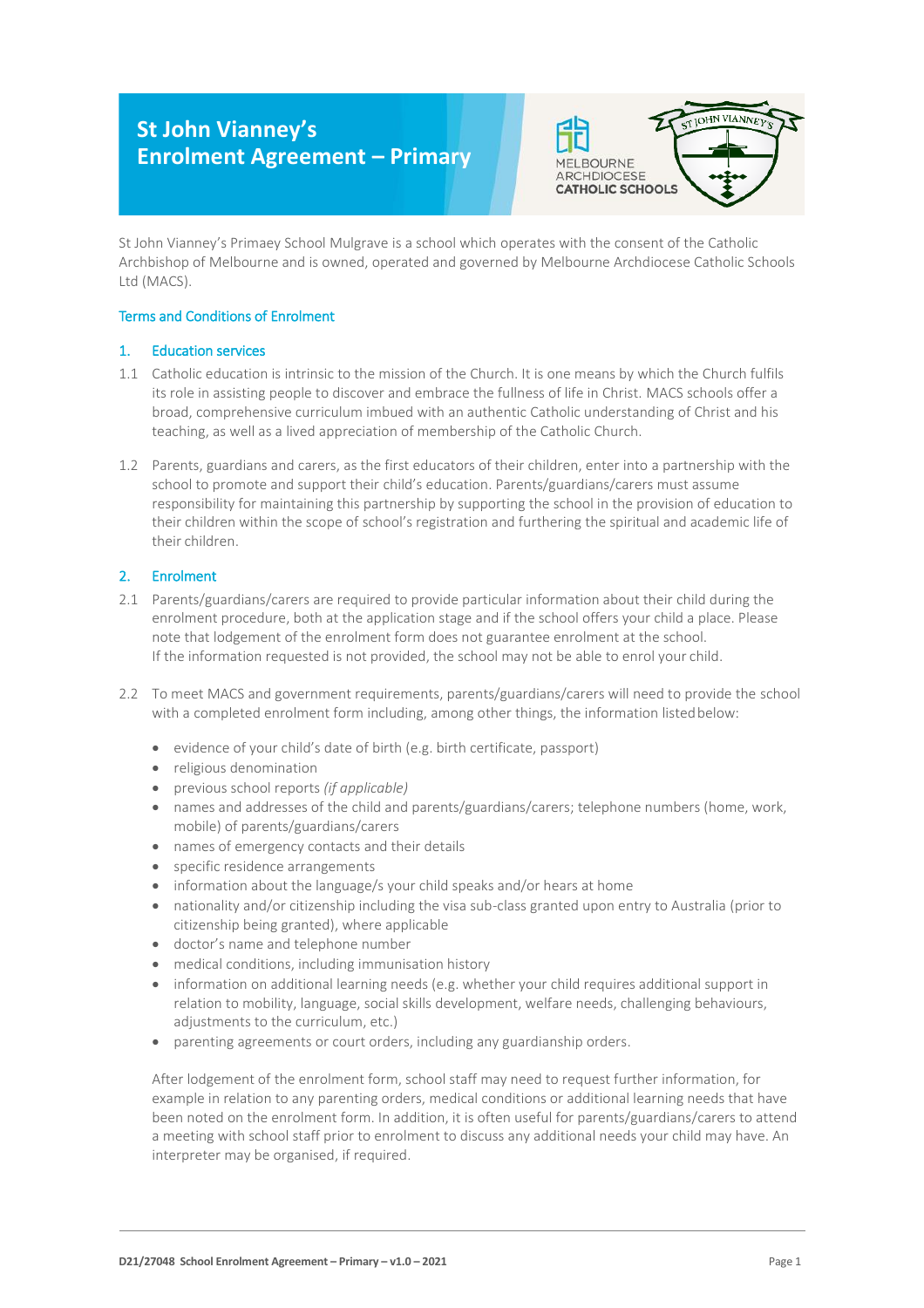2.3 Subject to any special exercise of discretion by MACS, the order of priority for enrolment in MACS schools is detailed in the school's Enrolment Policy.

# 3. Fees

- 3.1 The setting of the levels of fees, levies and other compulsory ad hoc charges in MACS schools is the responsibility of the school within the prescribed requirements of MACS, taking into account the allocation of government funds. The school offers a number of methods for paying fees, levies and ad hoc charges to reduce any financial burden and to assist financial planning. If you have difficulty in meeting the required payment of fees, levies and ad hoc charges, you are welcome to discuss this with the principal of the school.
- 3.2 Parents/guardians/carers are responsible for the payment of all fees, levies and charges associated with the student's enrolment and attendance at the school, as contained in the school's Fees, Levies and Charges Schedule provided to parents/guardians/carers from time to time. The fees must be paid for a child to enrol and to continue enrolment at the school. The school has discretion over whether to allow a student to participate in optional or extracurricular school events, such as paid school excursions or extracurricular activities, while fees remain due and payable.

#### 4. Enrolment under minimum school entry age

- 4.1 The school's enrolment policies and procedures are intended to ensure that, when enrolling students, MACS schools are compliant with relevant Victorian and Australian government legislation. The minimum starting age for a child to be enrolled in a Victorian school is four years and eight months, i.e. a child must turn five by 30 April in the year of starting school. Enrolment of children under the minimum school entry age and pre-Prep programs require approval from the MACS Executive Director (or the delegate of the MACS Executive Director) via the Minimum Age Exemption Application*.*
- 4.2 Approval for exemptions must be sought from the MACS Executive Director (or the delegate) before enrolment under the minimum starting age can occur. Approval for early age enrolment will only be granted in exceptional circumstances where both the parent/guardian/carer seek the enrolment of the child under the minimum age, and the principal supports the enrolment of that child at the school.

#### 5. Child safe environment

- 5.1 Catholic school communities have a moral, legal and mission-driven responsibility to create nurturing school environments where children are respected, their voices are heard, and where they are safe and feelsafe.
- 5.2 Every person involved in Catholic education, including all parents/guardians/carers at our school, has a responsibility to understand the importance and specific role they play individually and collectively to ensure that the wellbeing and safety of all children is at the forefront of all they do and every decision they make.
- 5.3 The school's child safe policies, codes of conduct and practices set out the commitment to child safety, and the processes for identifying, communicating, reporting and addressing concerning behaviour and allegations of child abuse. These documents establish clear expectations for all staff and volunteers for appropriate behaviour with students in order to safeguard them against abuse.
- 5.4 The school has established human resources practices where newly recruited staff, existing staff and volunteers in the school understand the importance of child safety, are trained to minimise the risk of child abuse, and are aware of the school's relevant policies and procedures. The school also provides ongoing training, supervision and monitoring of staff to ensure that they are suitable to work with students as part of our human resources practices.
- 5.5 The school has robust, structured risk management processes as prescribed by MACS that help establish and maintain a child safe environment, which involves consideration of possible broad- based risk factors across a wide range of contexts, environments, relationships and activities with which students within our school engage.
- 5.6 The school, in partnership with families, ensures children and young people are engaged and are active participants in decision-making processes, particularly those that may have an impact on their safety.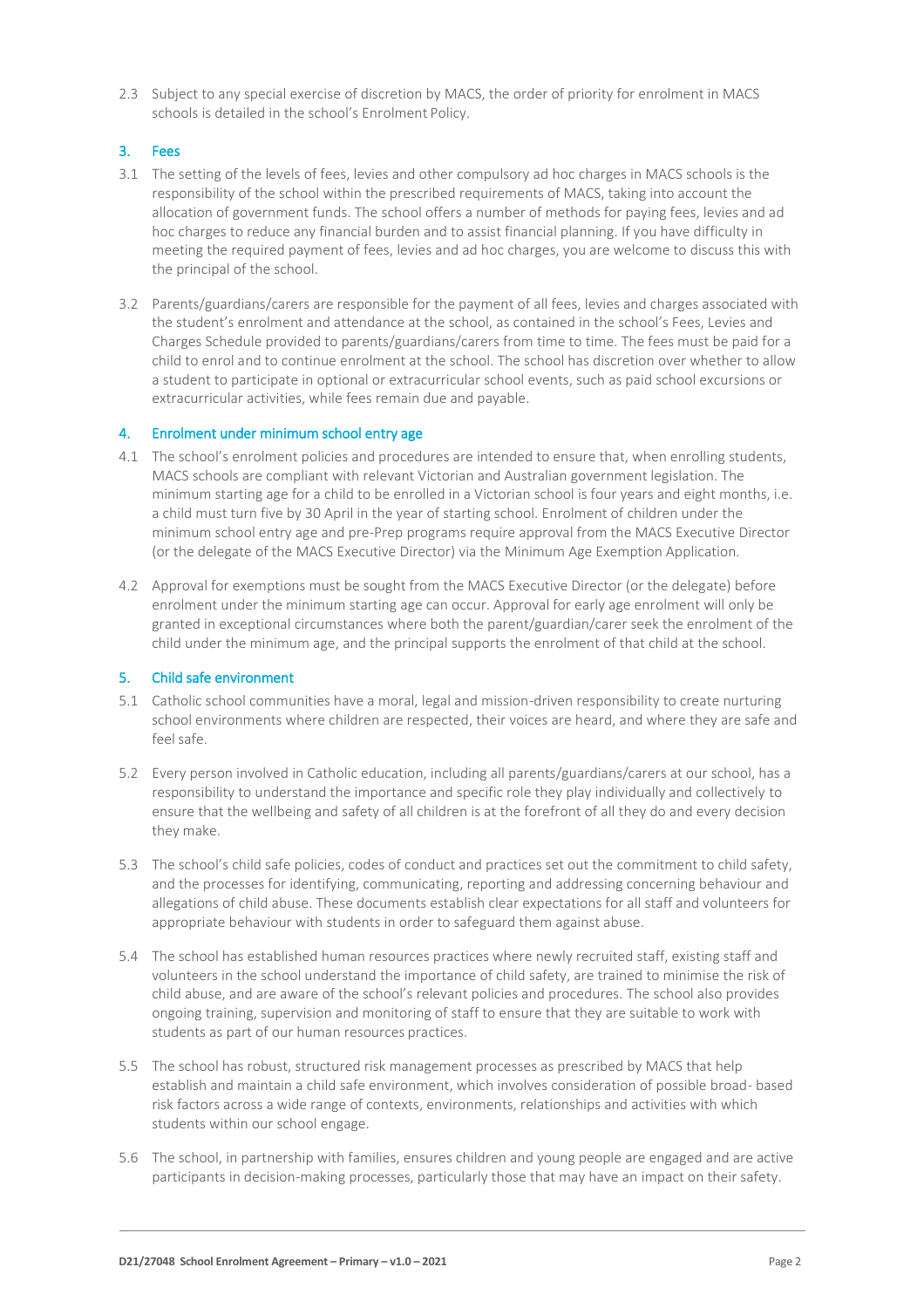This means that the views of staff, children, young people and families are taken seriously and their concerns are addressed in a just and timely manner.

- 5.7 The school's child safety policies and procedures are readily available and accessible. Further details on MACS' and the Catholic education community's commitment to child safety across Victoria can be accessed at:
	- the Catholic Education Commission of Victoria Ltd child safety page [www.cecv.catholic.edu.au/Our-](http://www.cecv.catholic.edu.au/Our-Schools/Child-Safety)[Schools/Child-Safety](http://www.cecv.catholic.edu.au/Our-Schools/Child-Safety)
	- the MACS child safety page [www.macs.vic.edu.au/Our-Schools/Child-Safety.aspx.](http://www.macs.vic.edu.au/Our-Schools/Child-Safety.aspx)

# 6. Period of Enrolment

6.1 The enrolment of the student, once approved by the principal of the school, commences in the entry year and continues until the completion of the last year at the school or until the student's enrolment is otherwise withdrawn or terminated.

# 7. Policies and procedures

- 7.1 All of the school's policies and procedures are available on the school website. For the purposes of this agreement, a reference to school's Policies and Procedures also includes processes, guidelines and any other applicable governance documentation.
- 7.2 The parents/guardians/carers must comply with and take all reasonable steps to uphold the school's policies and procedures, as introduced or amended from time to time, including those concerning or dealing with:
	- a) the care, safety and welfare of students
	- b) standards of dress, grooming and appearance
	- c) grievance and complaints
	- d) social media and the use of information, communication and technology systems
	- e) student behaviour and conduct and discipline of students
	- f) parent behaviour and conduct, including any Parent/Guardian/Carer Code of Conduct as may be published from time to time
	- g) privacy.
- 7.3 The school has absolute discretion in all of its operational and educational matters and offerings as determined by its governing body, MACS, and subject to relevant delegations to the principal of the school.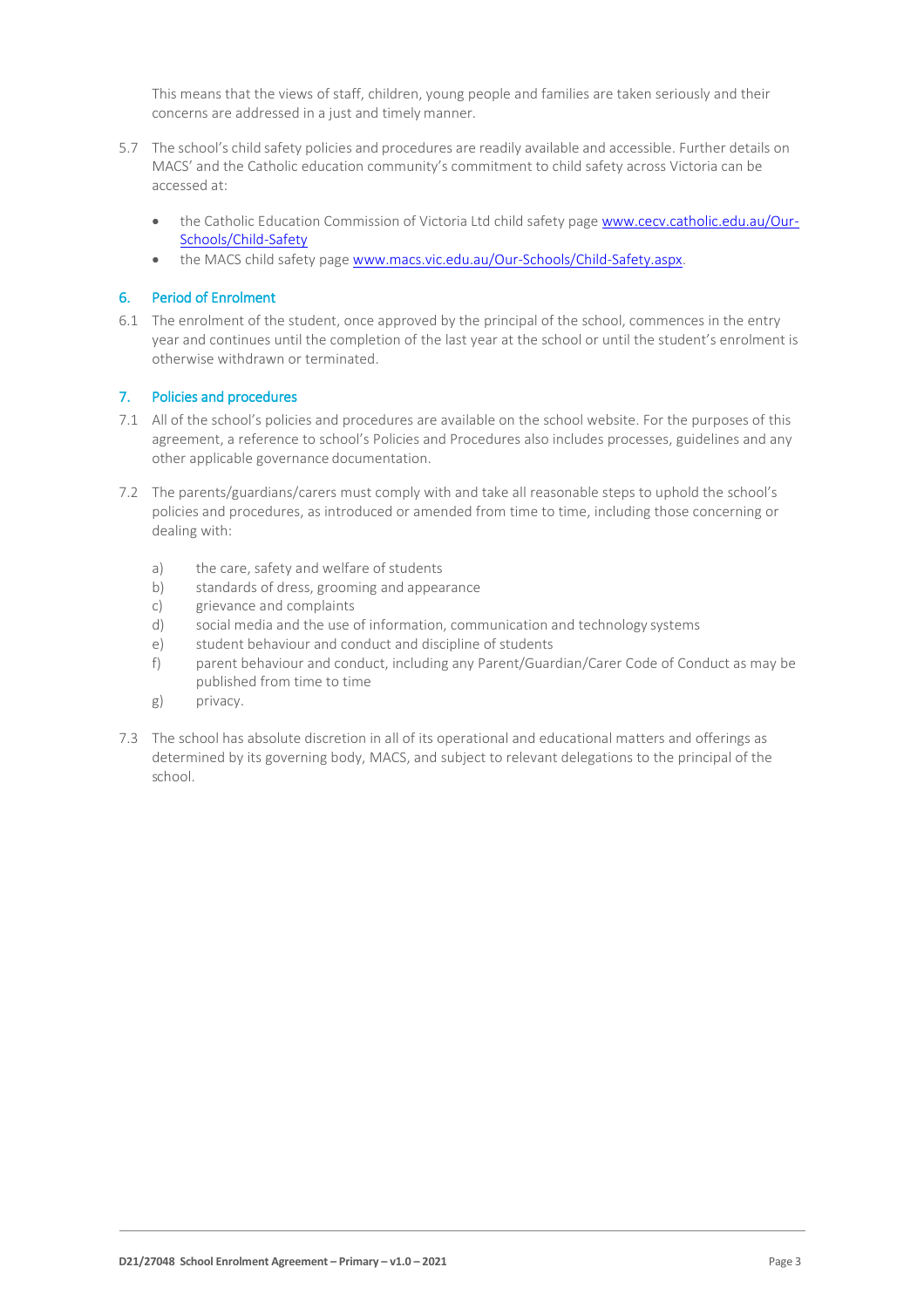## 8. Terms of enrolment regarding acceptable behaviour or conduct

- 8.1 The school is a community that exemplifies the gospel values of love, forgiveness, justice and truth. The school community recognises that everyone has the right to be respected, to feel safe and be safe; and, in this regard, understands their rights and acknowledges their obligation to behave responsibly.
- 8.2 Every person at the school has a right to feel safe, to be happy and to learn, therefore we aimto:
	- promote the values of honesty, fairness and respect for others
	- acknowledge the worth of all members of the community and their right to work and learn in a positive environment
	- maintain good order and harmony
	- affirm cooperation as well as responsible independence in learning
	- foster self-discipline and develop responsibility for one's own behaviour.
- 8.3 MACS and the school administration, in consultation with the school community wherever appropriate, will prescribe standards of dress, appearance and behaviour for the student body.
- 8.4 As a term of your child's enrolment, parents/guardians/carers agree that the student is required to comply with the school's behaviour aims and code of conduct, and to support the school in upholding prescribed standards of dress, appearance and behaviour and ensure compliance with the Code of Conduct for Students.
- 8.5 The parents/guardians/carers agree to be responsible for ensuring that the student is aware of all policies and procedures that apply to the student, including those relating to the student conduct and behaviour and any code of conduct for students, and to actively support the school in the implementation of such policies, procedures and codes of conduct.
- 8.6 The parents/guardians/carers agree to comply with any code of conduct for parents/guardians/ carers or other policy implemented by the school from time to time which sets out the school's expectations of parents/guardians/carers who have a student enrolled at the school.
- 8.7 The parents/guardians/carers agree that any unacceptable behaviour by a child, or significant and/or repeated behaviour by a parent/guardian/carer that, in the school's view, is unacceptable and damaging to the partnership between parent/guardian/carer and school, or otherwise in breach of the student code of conduct or the parent/guardian/carer code of conduct may result in suspension or termination of the student's enrolment.

#### 9. Terms of enrolment regarding conformity with principles of the Catholic faith

9.1 As a provider of Catholic education, the principal will take into account the need for the school community to represent and comply with the doctrines, beliefs and principles of the Catholic faith when making decisions regarding matters of school administration, including enrolment. Students and families who are members of other faiths are warmly welcomed at the school. However, MACS reserves the right to exercise administrative discretion in appropriate circumstances to suspend or terminate enrolment, where it is necessary to do so to avoid injury to the religious sensitivities of the Catholic school community.

#### 10. Terms of enrolment regarding provision of accurate information

- 10.1 It is vitally important that the principal is made aware of each student's individual circumstances insofar as these may impact upon their physical, functional, emotional or educational needs, particularly where the school is required to provide additional support to the student.
- 10.2 Parents/guardians/carers must provide accurate and up-to-date information when completing the enrolment form and must supply the school, prior to enrolment, any additional information as may be requested, including copies of documents such as medical/specialist reports (where relevant to the child's schooling), reports from previous schools, court orders or parenting agreements. Provision of requested documentation is regarded as a condition of enrolment, and enrolment may be refused or terminated where a parent/guardian/carer has unreasonably refused to provide requested information or knowingly withheld relevant information from the school.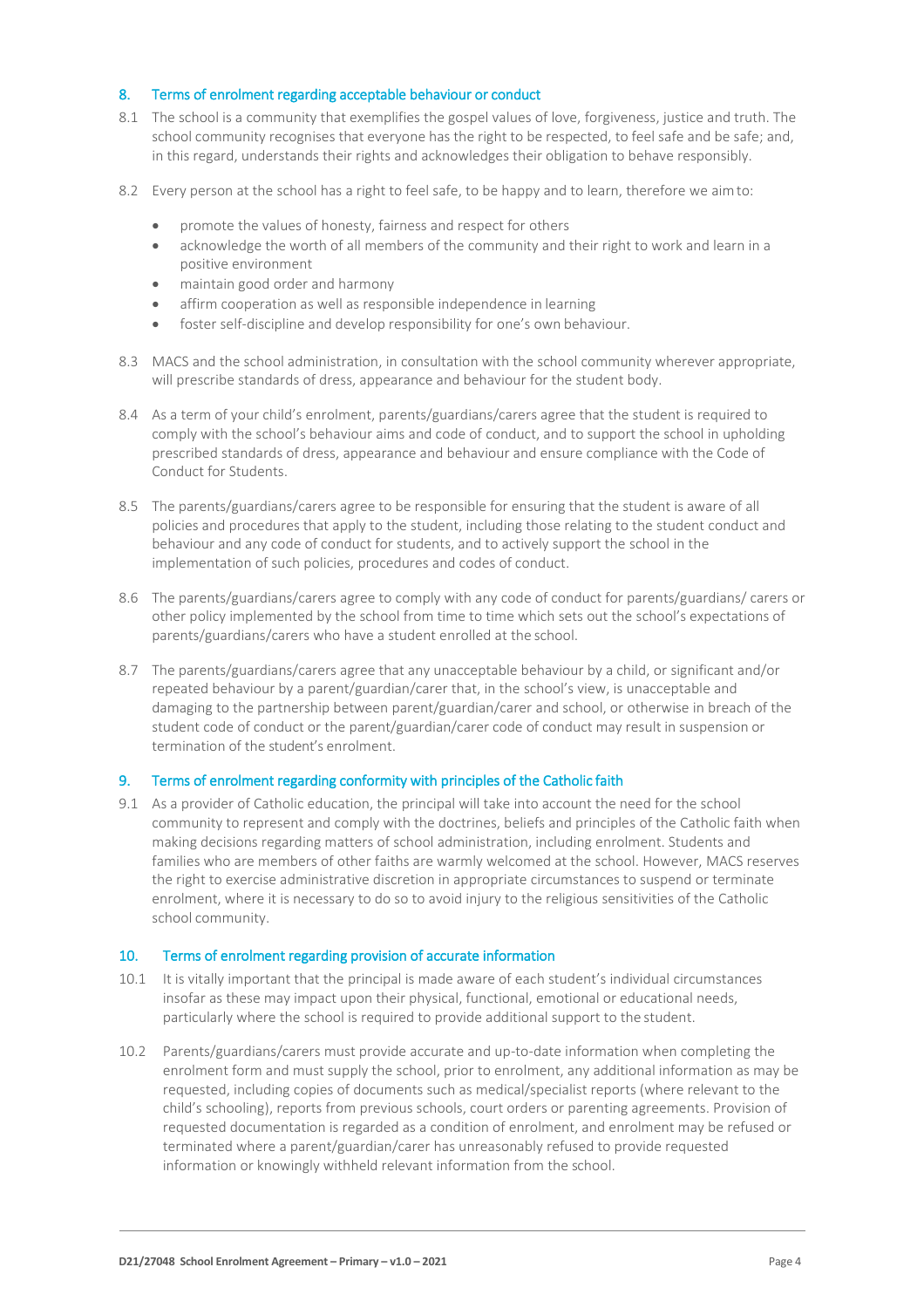- 10.3 Where, during the course of a child's enrolment, new information becomes available that is material to the child's educational and/or safety and wellbeing needs, it is a term of the student's continuing enrolment that such information is provided to the school promptly. Non-provision of such information will be treated as breach of these terms and conditions of enrolment.
- 10.4 The provision of an inaccurate residential address or failure to provide an updated residential address for the child will also be treated as a breach of the terms of enrolment.
- 10.5 Any breach of the terms and conditions of enrolment regarding provision of accurate information that is not rectified upon request by the school may result in a suspension or termination of enrolment.

### 11. Enrolment for children with additional needs

- 11.1 The school welcomes parents/guardians/carers who wish to enrol a child with additional needs and will do everything possible to accommodate the child's needs, provided that an understanding has been reached between the school and parents/guardians/carers prior to enrolmentregarding:
	- the nature of any diagnosed or suspected medical condition/disability, or any other circumstances that are relevant to the child's additional learning needs, for example, giftedness or an experience of trauma
	- the nature of any additional assistance that is recommended or appropriate to be provided to the child, for example, medical or specialist equipment, specialist referrals, specific welfare support, modifications to the classroom environment or curriculum, aide assistance, individual education programs, behaviour support plans or other educational interventions as may be relevant
	- the individual physical, functional, emotional or educational goals that are appropriate to the child, and how the parents/guardians/carers and the school will work in partnership to achieve these goals
	- any limitations on the school's ability to provide the additional assistance requested.
- 11.2 The procedure for enrolling students with additional needs is otherwise the same as for enrolling any student.
- 11.3 As every child's educational needs can change over time, it will often be necessary for the school to review any additional assistance that is being provided to the student, in consultation with parents/guardians/carers and the child's treating medical/allied health professionals, in order to assess whether:
	- the additional assistance remains necessary and/or appropriate to the student's needs
	- the additional assistance is having the anticipated positive effect on the student'sindividual physical, functional, emotional or educational goals.

It remains within the school's ability to continue to provide the additional assistance, given any limitations that may exist.

#### 12. Assessment and updates

12.1 Various opportunities are provided to keep parents/guardians/carers up to date with their child's progress. Two comprehensive written reports will be provided each year and arrangements will be made for at least one interview where parents/guardians/carers can discuss their child's development with their teacher. In addition, a meeting can be arranged if there are any concerns or you wish to receive an update on progress.

# 13. Discipline

- 13.1 The school has absolute discretion to determine when student conduct warrants disciplinary action to be taken. The school may apply disciplinary measures that it deems appropriate in accordance with the school's policies and procedures, which may include:
	- withdrawal of privileges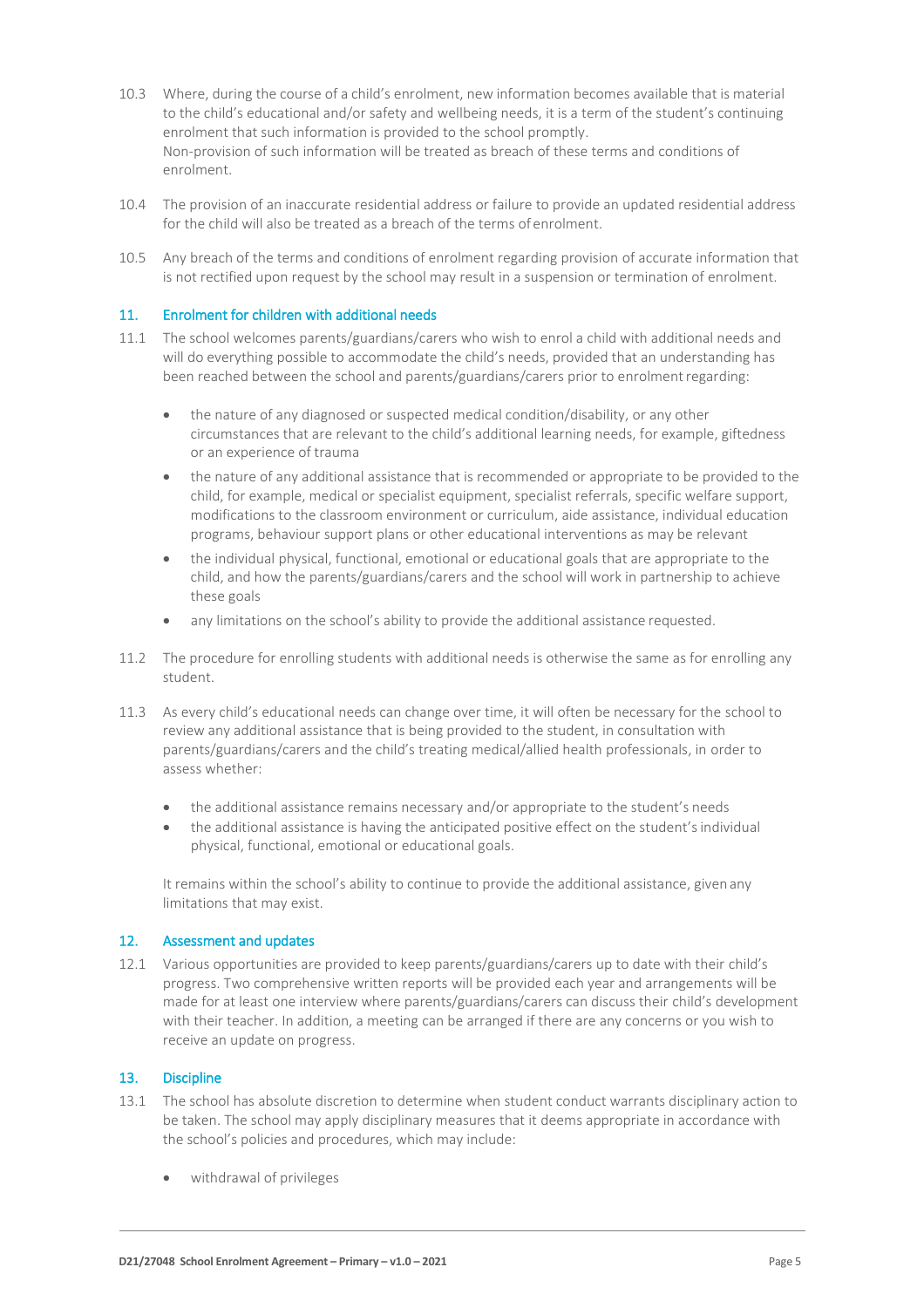- detention at such times as the principal may deem appropriate
- requiring the student to undertake additional school work during or after normal school hours
- suspension
- expulsion
- such other consequences as the school considers reasonable and appropriate.
- 13.2 Any serious failure by the student to comply with the school's policies and procedures may affect the student's enrolment at the school. The student may be suspended from attending the school, their enrolment may be terminated and/or the school may charge or retain all or part of the fees, levies or charges for that term.

#### 14. Termination of student's enrolment by the school

- 14.1 The school reserves the right to require the parents/guardians/carers to withdraw the student from the school or to cancel the student's enrolment at any time if the school reasonably considers that:
	- the student's behaviour, attitude or conduct to school work, other school activities or while attending school is unsatisfactory
	- the student has demonstrated unsatisfactory conduct or performance, or misconduct
	- the student fails to obey the school's policies and procedures or any student code of conduct of the school
	- a mutually beneficial relationship of trust and cooperation between the parents/guardians/ carers and the school or any of its staff has broken down to the extent that it adversely impacts on the school, any of its staff or the ability of the school to provide satisfactory educational services to the student
	- the student's progress and performance is such that the student is not benefiting from the academic courses provided by the school
	- the behaviour or conduct of the parents/guardians/carers towards the school or to any of its staff breaches any parent/guardian/carer code of conduct
	- if any accounts or fees payable by the parents/guardians/carers are not paid within the school's terms of payment or within the terms of any written agreement between the school and the parents/guardians/carers permitting a later or deferred payment
	- circumstances exist whereby the ongoing enrolment of the student at the school is considered to be untenable or is not in the best interests of the student or the school.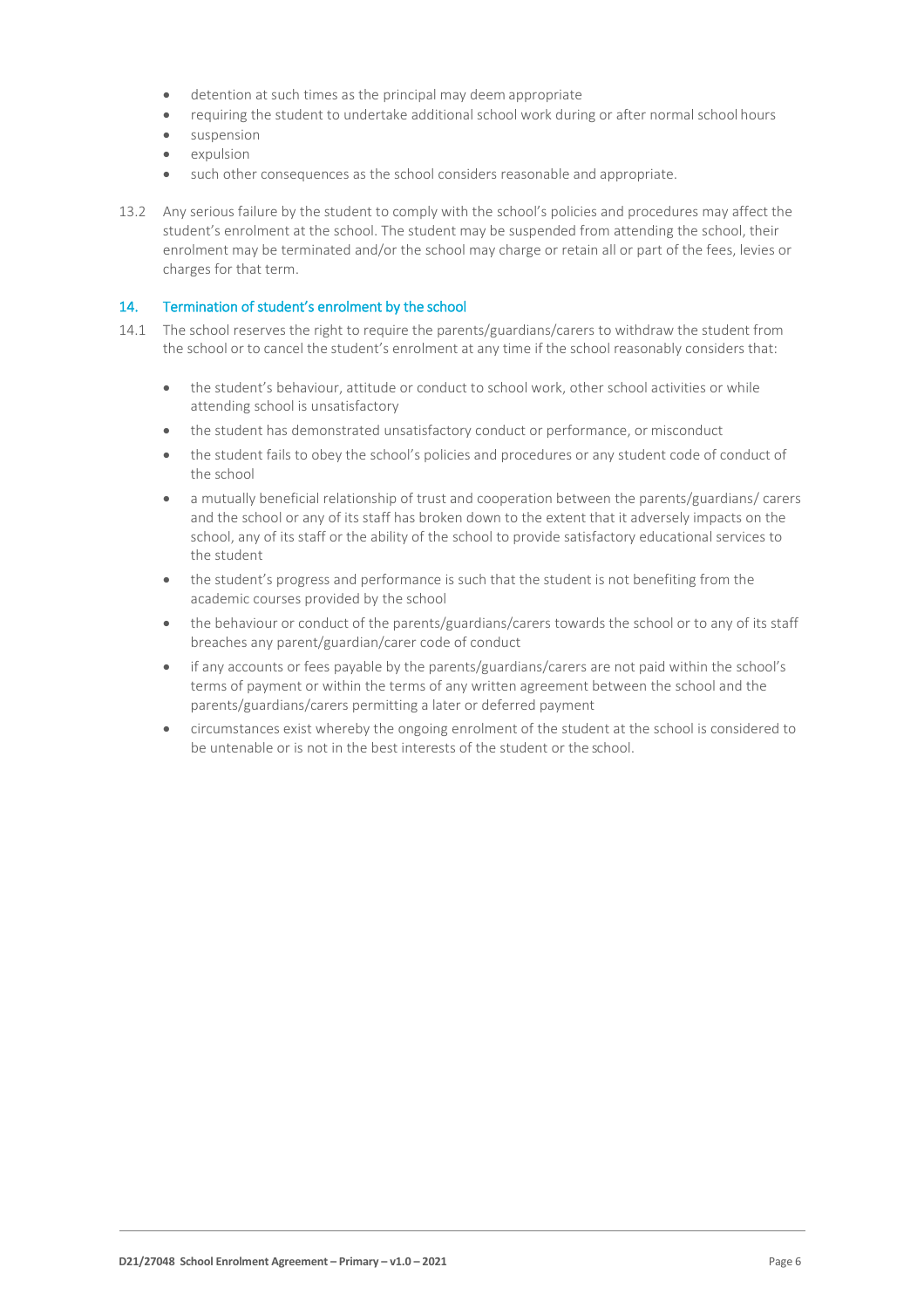# 15. General

- 15.1 This enrolment agreement constitutes the sole and entire agreement between the parents/guardians/carers and MACS in relation to the enrolment of the student at the school.
- 15.2 The parents/guardian/carers acknowledge that MACS may from time to time vary the terms and conditions of this enrolment agreement.
- 15.3 Parents/guardians/carers acknowledge that a student's enrolment at the school and this agreement with MACS may be terminated in the event of a material breach of this agreement or where the application of one of the school's policies and procedures necessitates or permits such termination.
- 15.4 Any warranty, representation, guarantee or other term or condition whatsoever that is not contained in this agreement is excluded and is of no force or effect.
- 15.5 The agreement is governed by the laws of the State of Victoria, Australia.

#### Acceptance of enrolment

- By signing this Enrolment Agreement, I acknowledge that I enter into an agreement with Melbourne Archdiocese Catholic Schools Ltd (MACS), as the owner and governing authority for the school, and I understand and accept the terms and conditions of enrolment as set out in this Enrolment Agreement. I agree that there are certain expectations, obligations and guarantees required of parents/guardians/carers of the school's students, so that a harmonious relationship may be established.
- I accept the offer of enrolment of my child at the school in the entry year and entry level noted on the enrolment applicationform.
- I will support and abide by all MACS and school policies and procedures (including processes, guidelines and other governance documentation), as amended from time to time, in relation to programs of studies, sports, pastoral care, school uniform, acceptable behaviour, child safety, discipline and general operations of the school.
- I will ensure that the information I have provided is kept up-to-date throughout the period of enrolment and I will notify the school promptly of any changes to that information (e.g. change of residential address, changes to parenting orders).
- I will pay the current school fees and levies for my child and also pay any variation or increase of fees and levies as required by the school, or I will otherwise notify the school immediately if I am experiencing financial difficulties.
- I will support my child's participation in the religious life of the school (e.g. school liturgies, retreat programs).
- I will attend parent/teacher and information evenings which relate to my child.
- I will participate in a working bee once a year or make a financial contribution.
- In the event I have any concerns, I will raise them initially with the relevant teacher or the school principal.
- $\bullet$  I will treat all members of the school community with respect as befits a Catholic school.
- If in time of emergencies, accidents or serious illness I cannot be contacted, I give permission for the principal (or their representative) to seek medical attention for my child as required (which may include transportation to the nearest hospital, medical centre or doctor by ambulance or private vehicle). I also understand that the signatories below are required to meet any costsincurred.
- As a parent/guardian/carer, I will support the vision of MACS, the school and parish. In accepting the enrolment, I agree to abide by all MACS and school policies and procedures which are reviewed regularly and may be subject to change at the school's discretion. I will work with the school to support the